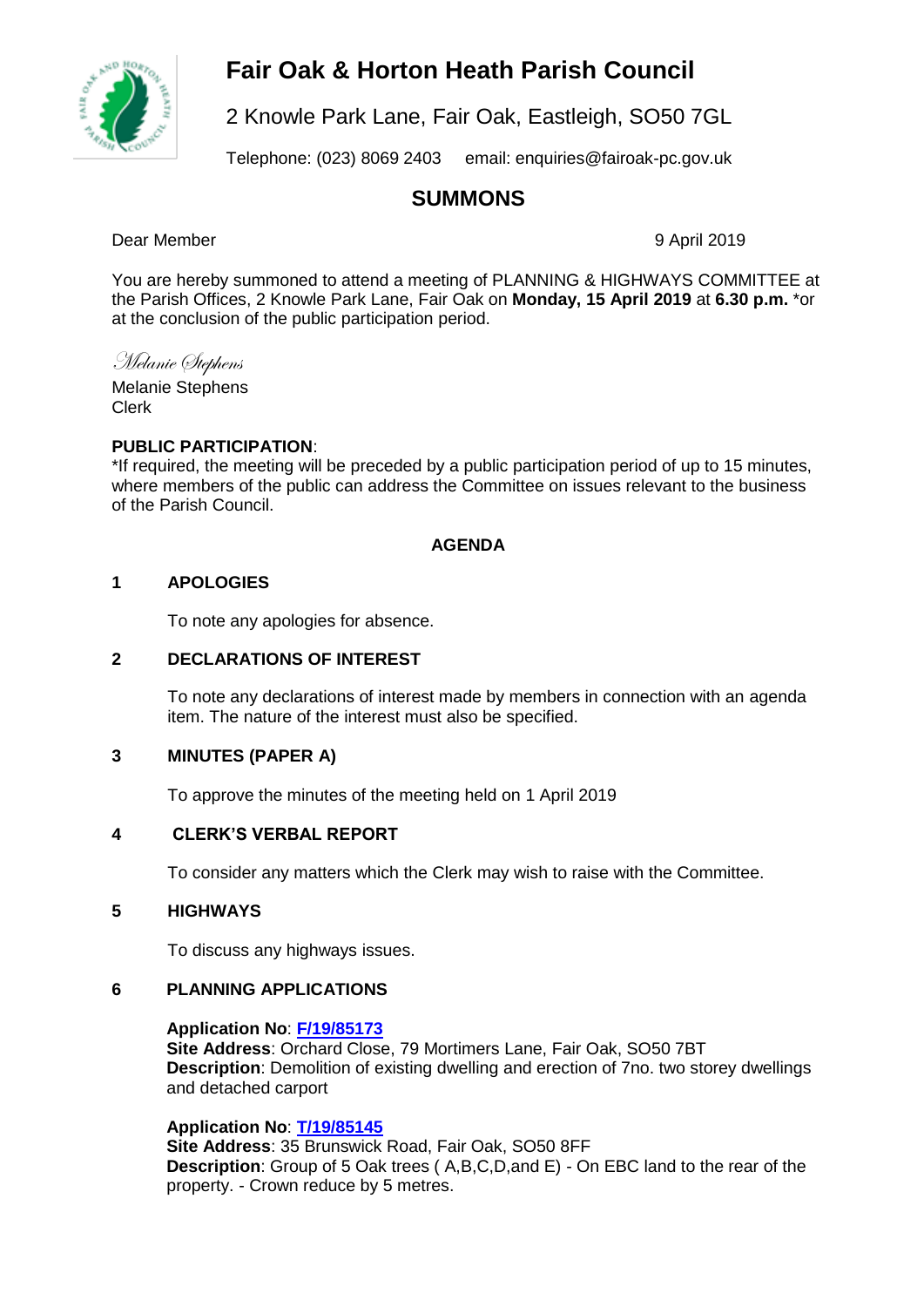**Application No**: **[H/19/85070](https://planning.eastleigh.gov.uk/s/papplication/a1M1v0000064geW) Site Address**: 78 Stoke Heights, Fair Oak, SO50 8AJ **Description**: Two-storey side extension

#### **LIST OF DECISIONS MADE**

**Application Details:** F/18/84082 Full planning **Decision**: 28 Mar 2019 Refuse Planning Permission For Delegated Decision **Proposal**: Proposed new Dwelling to rear of Steadings - Revised design **Location:** Steading, Winchester Road, Fair Oak, SO50 7HD

**The plans and documents for the above applications can be accessed via the Eastleigh Borough Council Planning Portal by clicking on the links above.**

#### **To: Committee Members Officers**

Cllr P Barrett Cllr J Noel Cllr H McGuinness Cllr D Scott Cllr T Mignot Cllr P Spearey (Chairman)

Mrs L Greenslade (Deputy Clerk)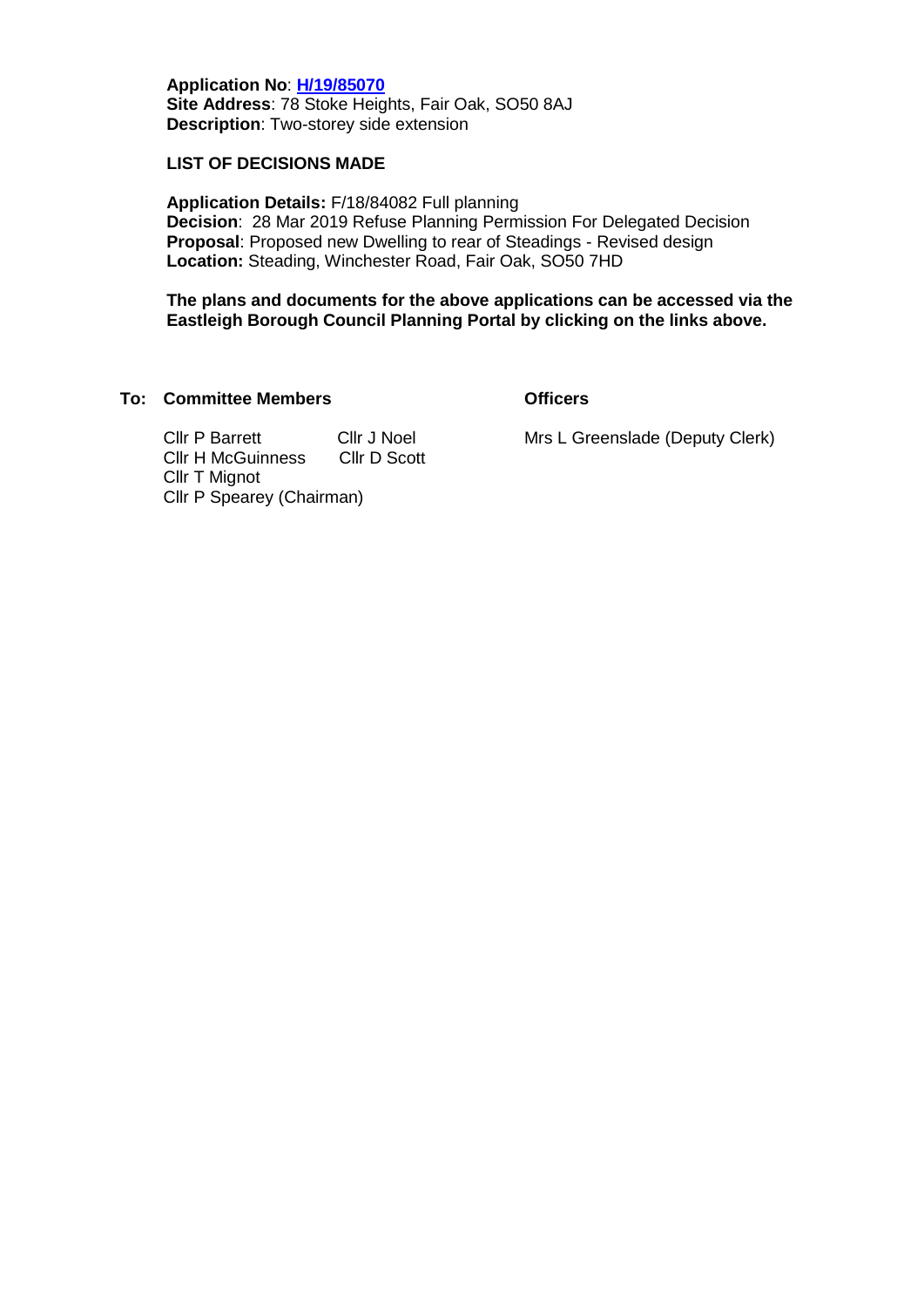



# **Fair Oak & Horton Heath Parish Council**

2 Knowle Park Lane, Fair Oak, Eastleigh, SO50 7GL

Telephone: (023) 8069 2403 email: enquiries@fairoak-pc.gov.uk

Minutes of the Planning & Highways Committee meeting held on Monday 1 April 2019 at 7.00 pm at 2 Knowle Park Lane, Fair Oak

**Present:** Cllrs Barrett, McGuinness, Mignot, Noel & Scott (Vice Chairman)

**Others Present:** Cllr Bird

**Apologies:** Cllr Spearey

**Officers in attendance:** Mrs L Greenslade, Deputy Clerk

#### **PUBLIC PARTICIPATION**

None present.

#### **91 DECLARATIONS OF INTEREST**

None received.

#### **92 MINUTES**

#### **RESOLVED**

That the minutes of the meeting held on 18 March 2019 (previously approved at Full Council on 25 March 2019) be noted.

### **93 IMPERIAL HOMES PRESENTATION**

Imperial Homes gave a brief presentation of their proposals for development on land adjacent the Brigadier Gerrard Public House in Horton Heath.

#### **RESOLVED**

That the presentation be noted.

### **94 CLERK'S VERBAL REPORT**

There were no items raised.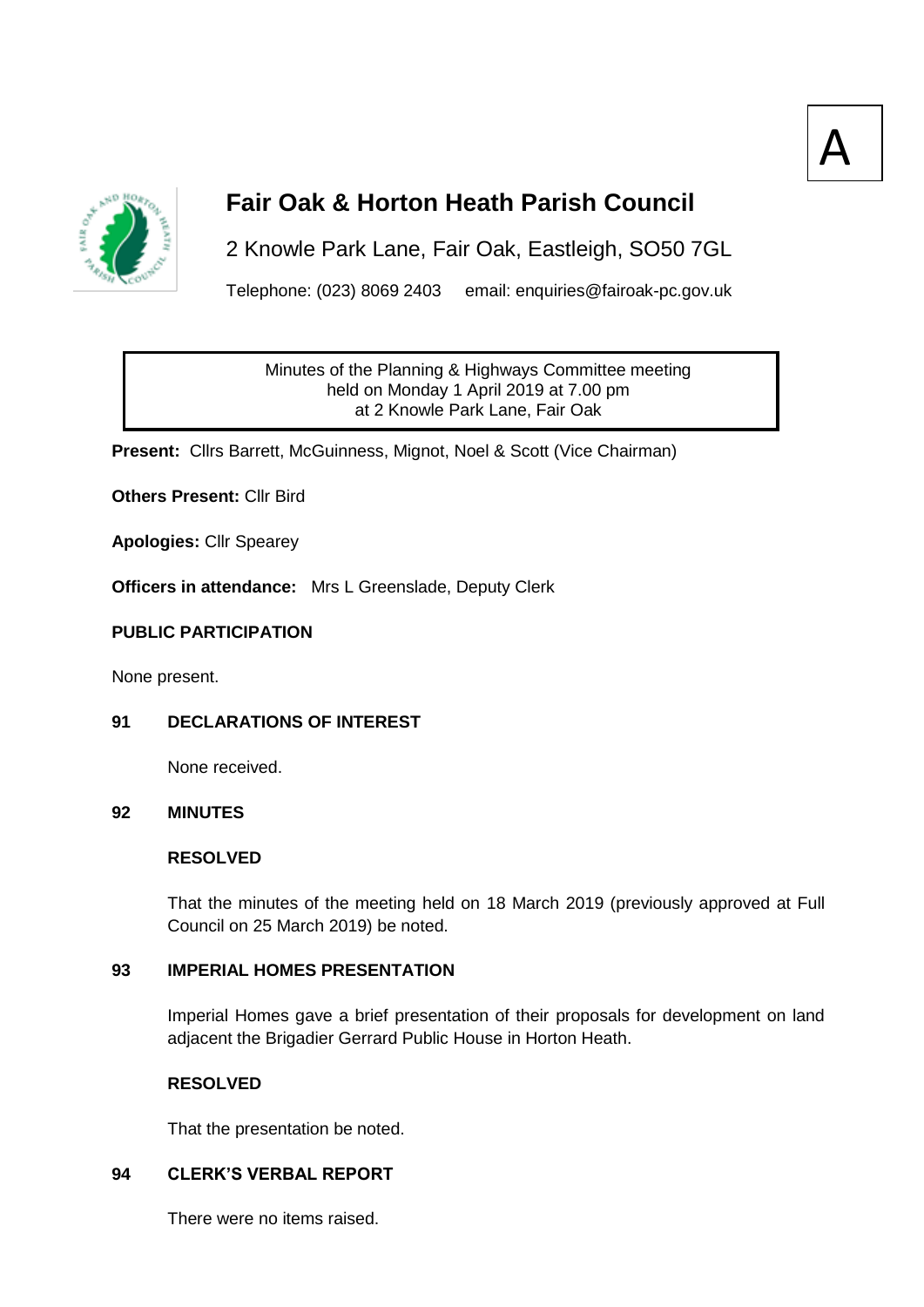#### **95 HIGHWAYS**

Botley Road – loose manhole covers.

#### **RESOLVED**

That the Deputy Clerk would follow up.

#### **96 PLANNING APPLICATIONS**

Cllrs discussed planning applications, and made the following comments: -

#### **Application No: [H/19/85040](mailto:https://planning.eastleigh.gov.uk/s/public-register)**

**Site Address:** Oak Cottage, Winchester Road, Fair Oak, SO50 7GQ **Description:** Erection of a double garage in front garden. **Comments:** Object due to the proximity of the tree to the garage, and fear of damage to the tree. Also, it would be detrimental to the street scene.

#### **Application No**: **[F/19/85120](https://planning.eastleigh.gov.uk/s/papplication/a1M1v0000064hCm)**

**Site Address**: Horton Heath Service Station, Botley Road, Horton Heath, SO50 7DN **Description**: Demolition of existing service station and removal of existing above and below ground infrastructure, remediation works, and construction of replacement service station, including installation of new fuel tanks, erection of 4 pump (8 space) petrol filling station forecourt, canopy, retail kiosk, and associated infrastructure. **Comments**: No objection. However, Members were concerned by the impact the development would have on traffic along the Botley Road and adjacent neighbours.

#### **Application No**: **[T/19/85088](https://planning.eastleigh.gov.uk/s/papplication/a1M1v0000064h1X)**

**Site Address**: 97 Stoke Heights, Fair Oak, SO50 8AH **Description**: 1 no. Hazel (T1) and 1 no. Hawthorn (T2) on side boundary between footpath and rear garden - reduce overhang back to property boundary . **Comments**: No objection subject to the advice from the Tree Officer.

#### **LIST OF DECISIONS MADE**

**Application Details**: RM/18/84037 Reserved matters

**Decision:** 13 Mar 2019 Approve The Reserved Matters Delegated Decision **Proposal:** Reserved matters application pursuant to outline planning permission O/17/79837 for four dwellings. Matters of landscaping, layout, scale and appearance to be considered. Also Conditions 14 (Construction Environmental Management Plan), 15 (Badger Mitigation Strategy) and 16 (Bin and Cycle Storage). **Location:** Land rear of Waratah, Winchester Road, Fair Oak, Eastleigh, SO50 7HD

**Application Details:** F/18/84518 Full planning **Decision:** 11 Mar 2019 Refuse Planning Permission For Delegated Decision **Proposal:** Detached two storey dwelling with associated landscaping, amenity areas and new access off Anson Road **Location:** Land east of Anson Road, Horton Heath

**Application Details:** H/18/84360 Householder planning **Decision:** 12 Mar 2019 Permit Delegated Decision **Proposal**: Two storey side extension and single storey rear extension **Location:** 12 The Beeches, Fair Oak, SO50 7NS